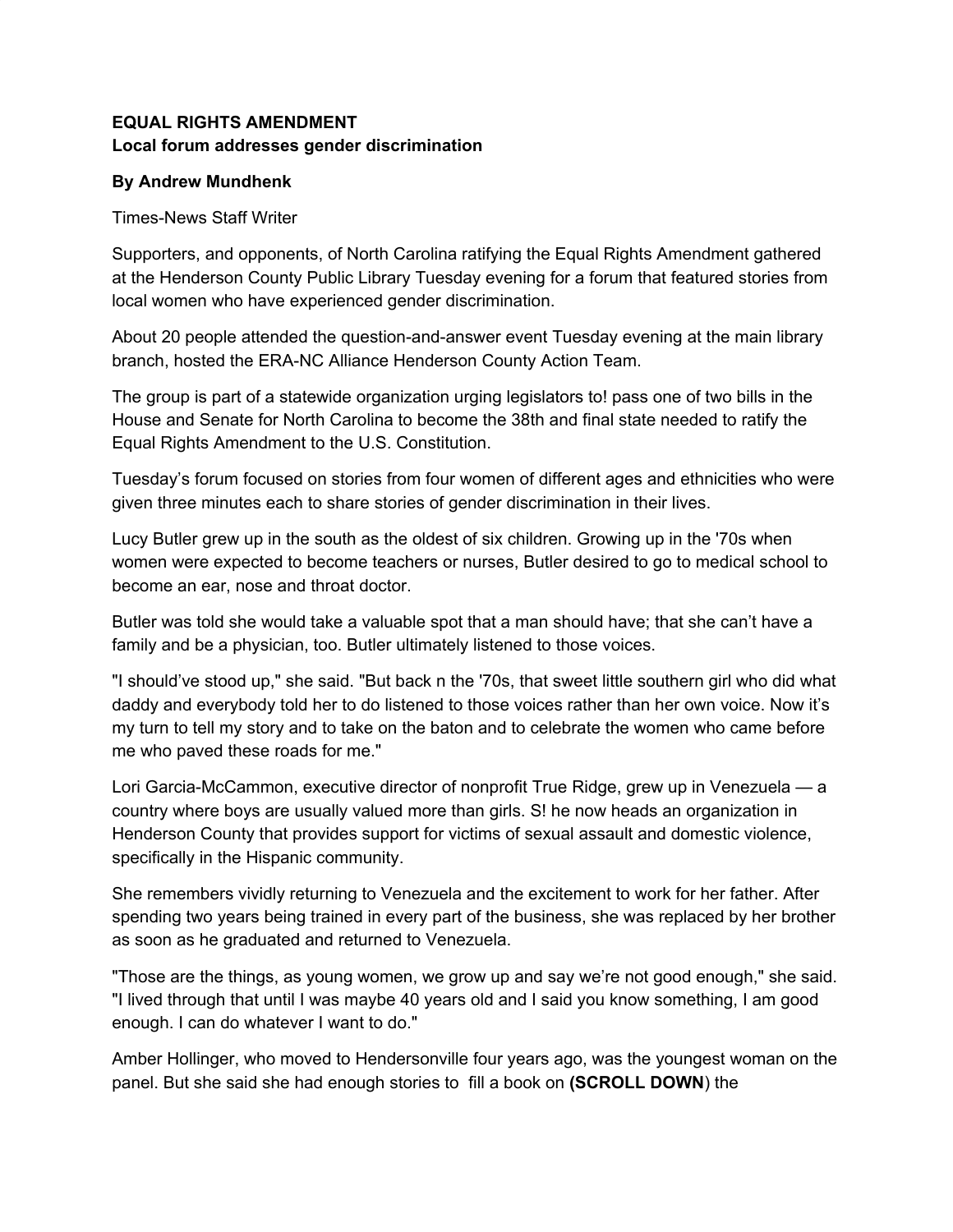times she experienced gender discrimination from unwanted advances or comments. She posed a series of questions on why more women don't report these instances.

"If it's not normal, potentially illegal and it is not our fault, what can we do?" she asked. "What can we do when we need to report or press charges, whether it's against strangers in the bar or professors, supervisors, coworkers, friends, acquaintances, relatives, partners, husbands? How do we know we will be heard and believed?"

Melinda Lowrance, a Hendersonville native, said she had three strikes against her: she is a woman, a woman of color, and grew up poor. She was expected to become a teacher or nurse, but decided instead to major in business administration.

In the workforce, Lowrance noticed she was making less than men, so she decided to start her own business where she was in control. But even then she faced! issues of racial and gender discrimination.

"I was always having to prove myself," she said. "Well, I'm tired of proving myself. I want to be an example not only for my children, my grandchildren, but women in general who want to be entrepreneurs, that you are valuable."

Afterward, there was time for questions about the ERA, with organizer Nancy Glowacki answering most of the attendees' questions.

While most in the room were in support of the Equal Rights Amendment, there was a group of five attendees asking questions and challenging the need for the ERA.

Jane Bilello, representing the Asheville Tea Party, said after the meeting in a conversation with supporters that the ERA takes protections away from women rather than the opposite.One example, ! she said, would be opening the military draft to women.

Opponents have argued the ERA would overturn laws and practices that benefit women, and take away labor laws that provide accommodations for pregnant women. They also argue laws are already in the books for the gender wage gap (Equal Pay Act of 1963) and women's rights (the 14th Amendment).

But ERA ratification has received support from local governments. Resolutions in support have been passed by all elected officials in Flat Rock, Fletcher, Hendersonville, Laurel Park and Mills River. It has yet to be put on an agenda for the Henderson County Board of Commissioners, however.

Glowacki encouraged those in attendance to contact state legislators to call for the bills to be heard in committee. If the bills are not heard during this session, the group will have to start over again in January for the short session. She noted Rep. Chuck McGrady has agreed to support the ERA.